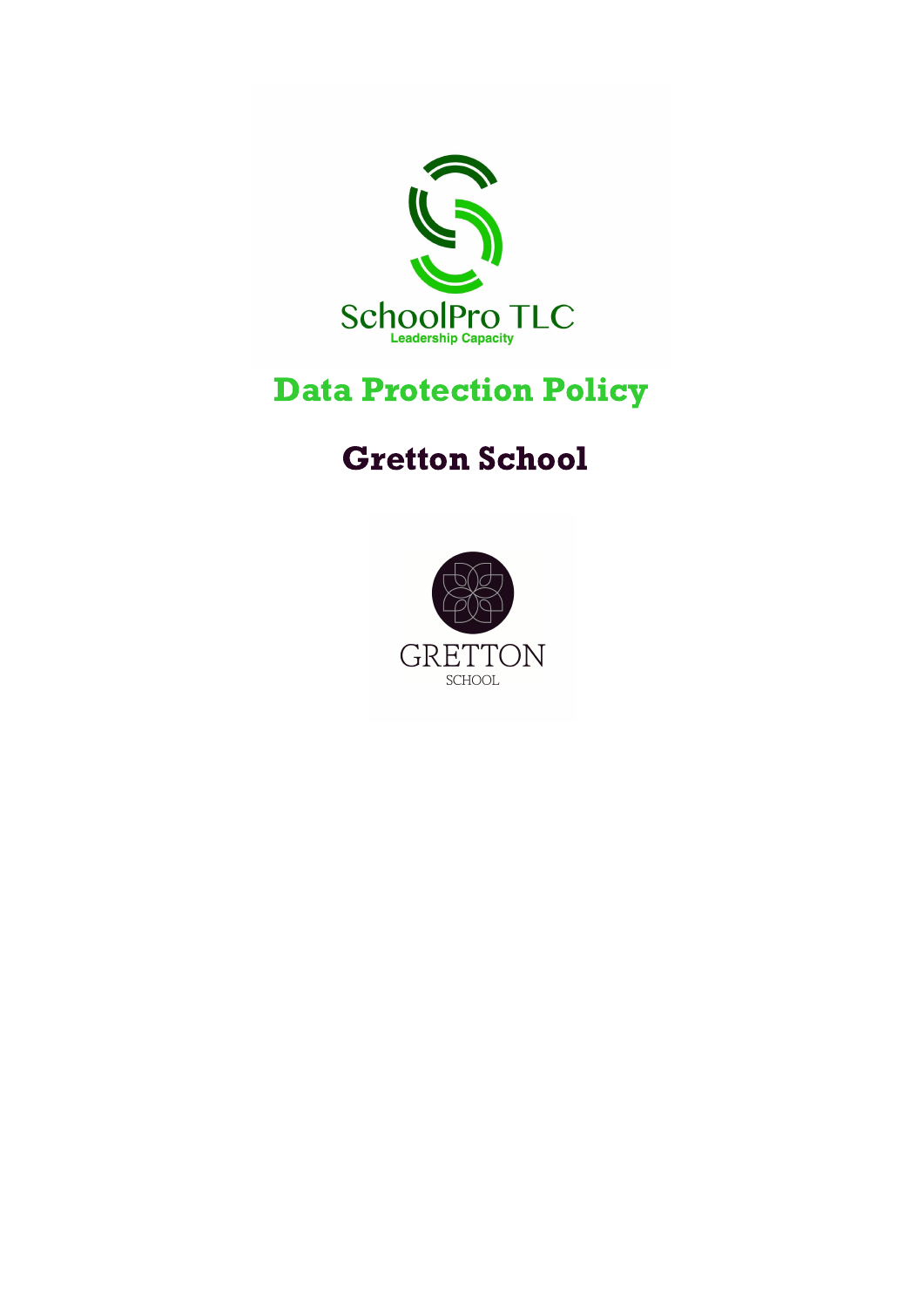#### **Contents**

| 1. Aims                                                    | $\mathbf{2}$ |
|------------------------------------------------------------|--------------|
| 2. Legislation and Guidance                                | 3            |
| 3. Definitions                                             | 3            |
| 4. The Data Controller                                     | 4            |
| 5. Roles and Responsibilities                              | 4            |
| 6. Data Protection Principles                              | 5            |
| 7. Collecting Personal Data                                | 5            |
| 8. Sharing Personal Data                                   | 6            |
| 9. Subject Access Requests and Other Rights of Individuals | 6            |
| 10. Parental Requests to see the Educational Record        | 8            |
| 11. Biometric Recognition Systems                          | 8            |
| 12. CCTV                                                   | 9            |
| 13. Photographs and Videos                                 | 9            |
| 14. Data Protection by Design and Default                  |              |
| 15. Data Security and Storage of Records                   | 10           |
| 16. Disposal of Records                                    | 11           |
| 17. Personal Data Breaches                                 | 11           |
| 18. Training                                               | 11           |
| 19. Monitoring Arrangements                                | 11           |
| 20. Links with Other Policies                              | 11           |
| Appendix 1: Personal Data Breach Procedure                 |              |
|                                                            |              |

# 1. Aims

Our school aims to ensure that all personal data collected about staff, pupils, parents, governors, visitors and other individuals is collected, stored and processed in accordance with the General Data [Protection](http://data.consilium.europa.eu/doc/document/ST-5419-2016-INIT/en/pdf) [Regulation](http://data.consilium.europa.eu/doc/document/ST-5419-2016-INIT/en/pdf) (GDPR) and the expected provisions of the Data Protection Act 2018 (DPA 2018) as set out in the Data [Protection](https://publications.parliament.uk/pa/bills/cbill/2017-2019/0153/18153.pdf) Bill.

This policy applies to all personal data, regardless of whether it is in paper or electronic format.

# 2. Legislation and Guidance

This policy meets the requirements of the GDPR and the expected provisions of the DPA 2018. It is based on guidance published by the Information Commissioner's Office (ICO) on the [GDPR](https://ico.org.uk/for-organisations/guide-to-the-general-data-protection-regulation-gdpr/) and the ICO's [code](https://ico.org.uk/media/for-organisations/documents/2014223/subject-access-code-of-practice.pdf) of practice for subject access [requests.](https://ico.org.uk/media/for-organisations/documents/2014223/subject-access-code-of-practice.pdf) It also reflects the ICO's code of [practice](https://ico.org.uk/media/for-organisations/documents/1542/cctv-code-of-practice.pdf) for the use of surveillance cameras and personal information.

In addition, this policy complies with regulation 5 of the Education (Pupil [Information\)](http://www.legislation.gov.uk/uksi/2005/1437/regulation/5/made) (England) [Regulations](http://www.legislation.gov.uk/uksi/2005/1437/regulation/5/made) 2005, which gives parents the right of access to their child's educational record.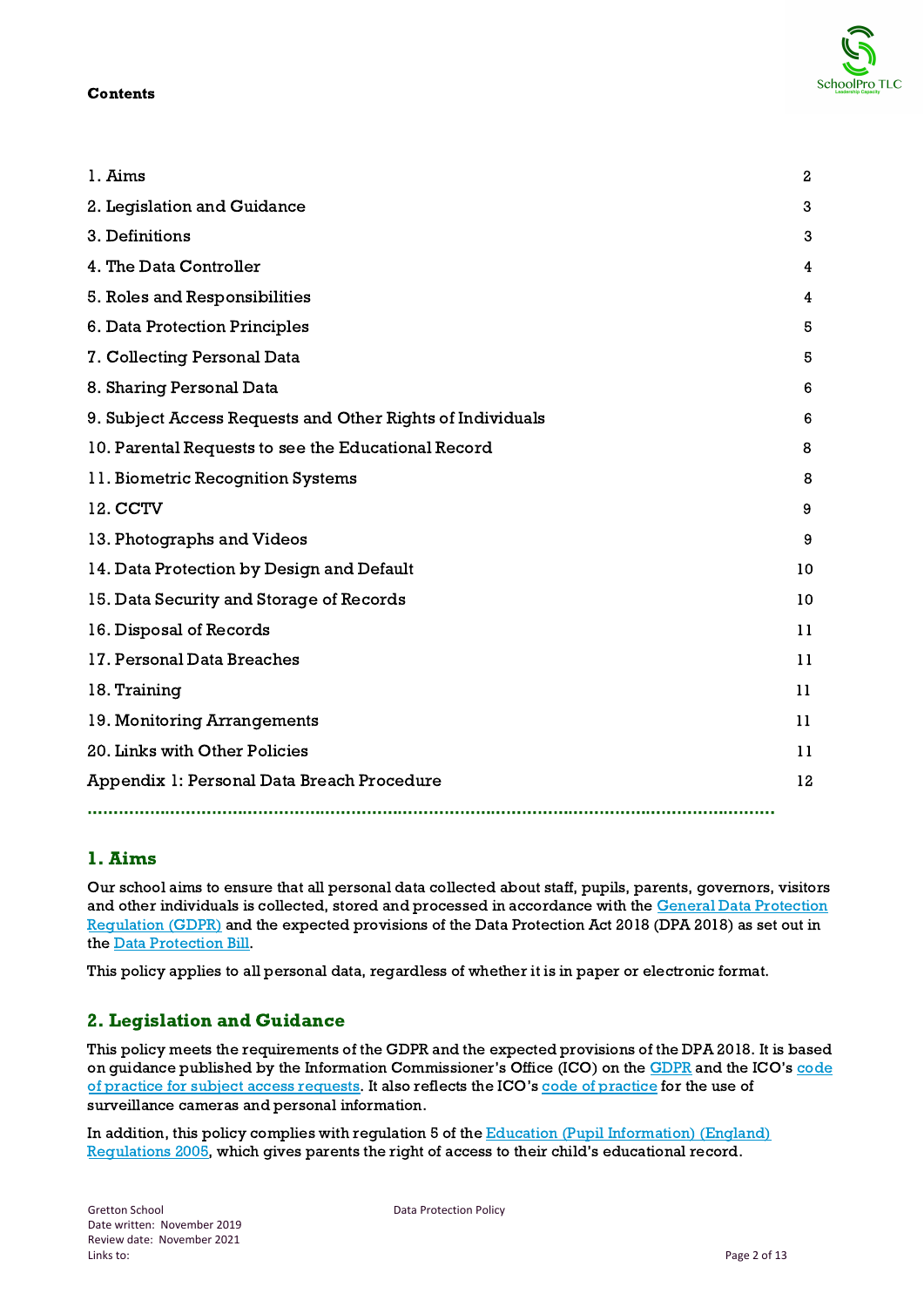

# 3. Definitions

| Term                                   | Definition                                                                                                                                                                                                                                                                                                                                                                                                                  |
|----------------------------------------|-----------------------------------------------------------------------------------------------------------------------------------------------------------------------------------------------------------------------------------------------------------------------------------------------------------------------------------------------------------------------------------------------------------------------------|
| Personal data                          | Any information relating to an identified, or identifiable, individual.<br>This may include the individual's:<br>Name (including initials)<br><b>Identification number</b><br>Location data<br>Online identifier, such as a username<br>It may also include factors specific to the individual's physical, physiological, genetic,<br>mental, economic, cultural or social identity.                                        |
| Special categories of<br>personal data | Personal data which is more sensitive and so needs more protection, including<br>information about an individual's:<br>Racial or ethnic origin<br>Political opinions<br>Religious or philosophical beliefs<br>Trade union membership<br>Genetics<br>Biometrics (such as fingerprints, retina and iris patterns), where used for<br>identification purposes<br>Health - physical or mental<br>Sex life or sexual orientation |
| Processing                             | Anything done to personal data, such as collecting, recording, organising, structuring,<br>storing, adapting, altering, retrieving, using, disseminating, erasing or destroying.<br>Processing can be automated or manual.                                                                                                                                                                                                  |
| Data subject                           | The identified or identifiable individual whose personal data is held or processed.                                                                                                                                                                                                                                                                                                                                         |
| Data controller                        | A person or organisation that determines the purposes and the means of processing of<br>personal data.                                                                                                                                                                                                                                                                                                                      |
| Data processor                         | A person or other body, other than an employee of the data controller, who processes<br>personal data on behalf of the data controller.                                                                                                                                                                                                                                                                                     |
| Personal data<br>breach                | A breach of security leading to the accidental or unlawful destruction, loss, alteration,<br>unauthorised disclosure of, or access to personal data.                                                                                                                                                                                                                                                                        |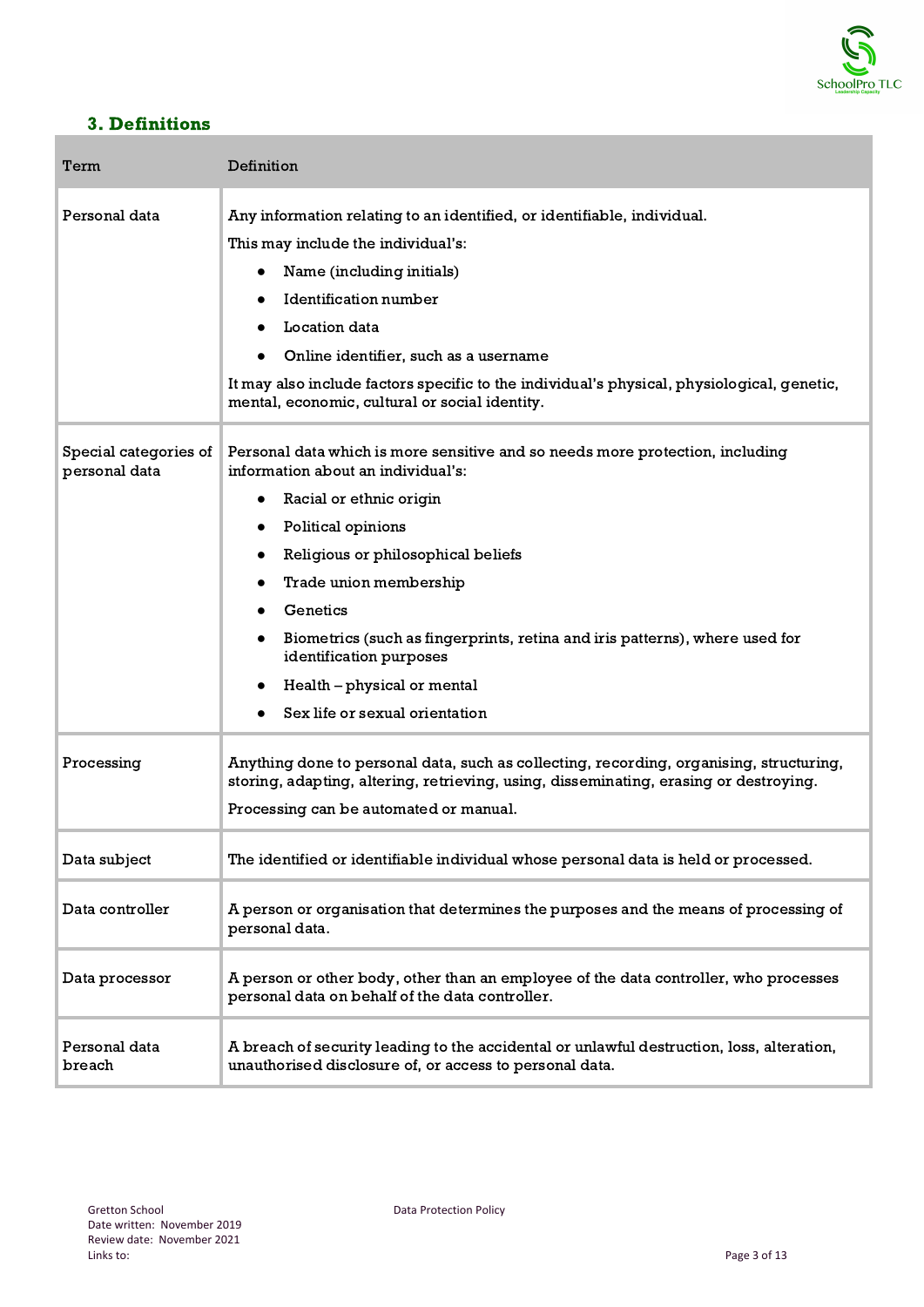

# 4. The Data Controller

Our school processes personal data relating to parents, pupils, staff, governors, visitors and others, and therefore is a data controller.

The school is registered as a data controller with the ICO and will renew this registration annually or as otherwise legally required.

# 5. Roles and Responsibilities

This policy applies to all staff employed by our school, and to external organisations or individuals working on our behalf. Staff who do not comply with this policy may face disciplinary action.

#### 5.1 Governing Board

The governing board has overall responsibility for ensuring that our school complies with all relevant data protection obligations.

#### 5.2 Data Protection Officer

The data protection officer (DPO) is responsible for overseeing the implementation of this policy, monitoring our compliance with data protection law, and developing related policies and guidelines where applicable.

They will provide an annual report of their activities directly to the governing board and, where relevant, report to the board their advice and recommendations on school data protection issues.

The DPO is also the first point of contact for individuals whose data the school processes, and for the ICO.

Full details of the DPO's responsibilities are set out in their SLA.

Our DPO is SchoolPro TLC Limited and is contactable via GDPR@SchoolPro.uk

#### 5.3 Principal or Headteacher

The Principal or headteacher acts as the representative of the data controller on a day-to-day basis.

#### 5.4 All Staff

Staff are responsible for:

- Collecting, storing and processing any personal data in accordance with this policy
- Informing the school of any changes to their personal data, such as a change of address
- Contacting the DPO in the following circumstances:
	- $\circ$  With any questions about the operation of this policy, data protection law, retaining personal data or keeping personal data secure
	- o If they have any concerns that this policy is not being followed
	- $\circ$  If they are unsure whether or not they have a lawful basis to use personal data in a particular way
	- $\circ$  If they need to rely on or capture consent, draft a privacy notice, deal with data protection rights invoked by an individual, or transfer personal data outside the European Economic Area
	- $\circ$  If there has been a data breach
	- $\circ$  Whenever they are engaging in a new activity that may affect the privacy rights of individuals
	- $\circ$  If they need help with any contracts or sharing personal data with third parties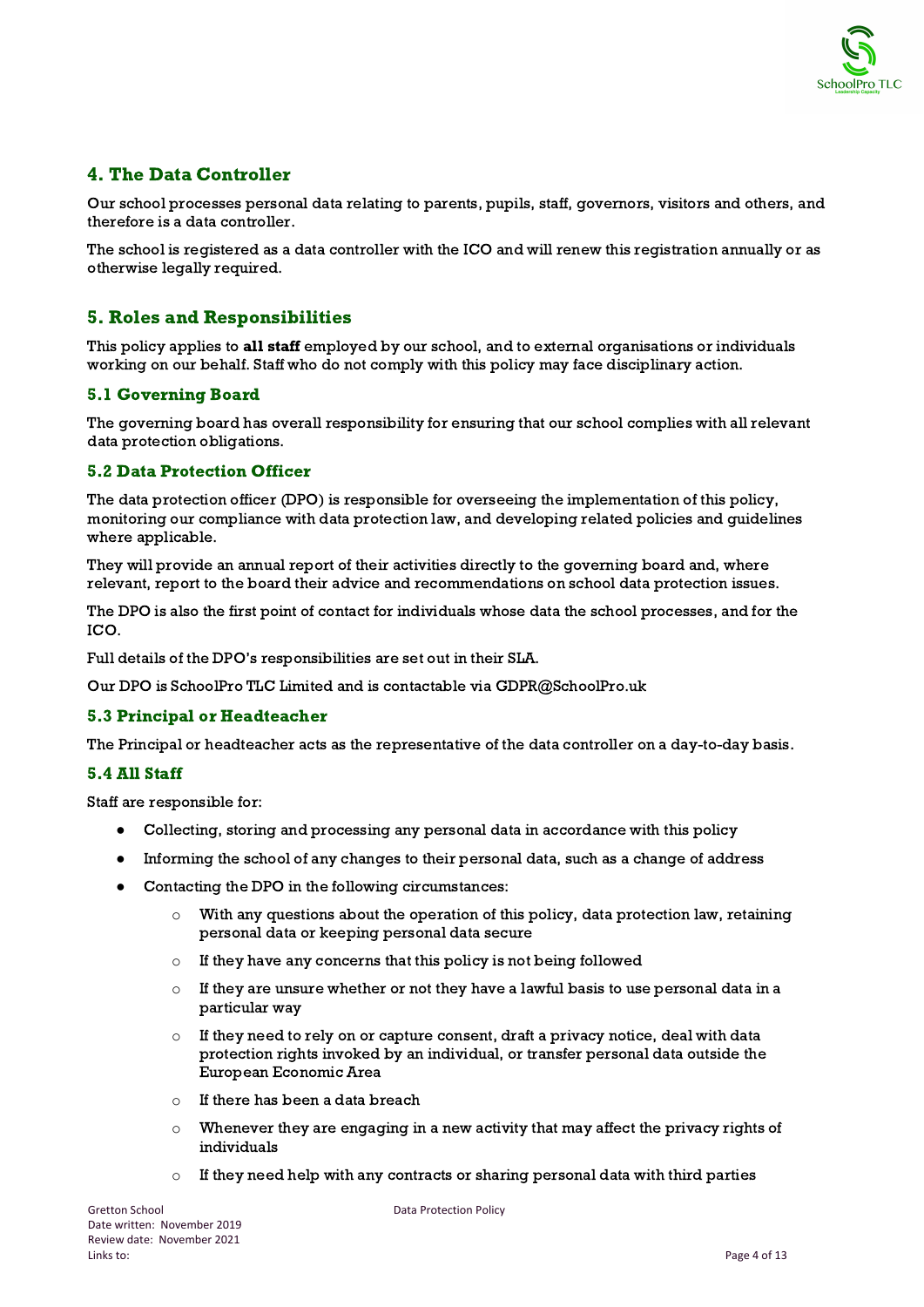

# 6. Data Protection Principles

The GDPR is based on data protection principles that our school must comply with.

The principles say that personal data must be:

- Processed lawfully, fairly and in a transparent manner
- Collected for specified, explicit and legitimate purposes
- Adequate, relevant and limited to what is necessary to fulfil the purposes for which it is processed
- Accurate and, where necessary, kept up to date
- Kept for no longer than is necessary for the purposes for which it is processed
- Processed in a way that ensures it is appropriately secure

This policy sets out how the school aims to comply with these principles.

# 7. Collecting Personal Data

#### 7.1 Lawfulness, Fairness and Transparency

We will only process personal data where we have one of 6 'lawful bases' (legal reasons) to do so under data protection law:

- The data needs to be processed so that the school, as a public authority, can perform a **public** task, and carry out its official functions
- The data needs to be processed so that the school can fulfil a contract with the individual, or the individual has asked the school to take specific steps before entering into a contract
- The data needs to be processed so that the school can comply with a legal obligation
- The data needs to be processed to ensure the **vital interests** of the individual e.g. to protect someone's life
- The data needs to be processed for the legitimate interests of the school or a third party (provided the individual's rights and freedoms are not overridden)
- Where the above does not apply we shall request clear consent from the individual (or their parent/carer when appropriate in the case of a pupil)

For special categories of personal data, we will also meet one of the special category conditions for processing which are set out in the GDPR and Data Protection Act 2018.

If we offer online services to pupils, such as classroom apps, we intend to rely on Public Task as a basis for processing, where this is not appropriate we will get parental consent for processing (except for online counselling and preventive services).

Whenever we first collect personal data directly from individuals, we will provide them with the relevant information required by data protection law.

#### 7.2 Limitation, Minimisation and Accuracy

We will only collect personal data for specified, explicit and legitimate reasons. We will explain these reasons to the individuals when we first collect their data.

If we want to use personal data for reasons other than those given when we first obtained it, we will inform the individuals concerned before we do so, and seek consent where necessary.

Staff must only process personal data where it is necessary in order to do their jobs.

When staff no longer need the personal data they hold, they must ensure it is deleted or anonymised. This will be done in accordance with the school's record retention schedule.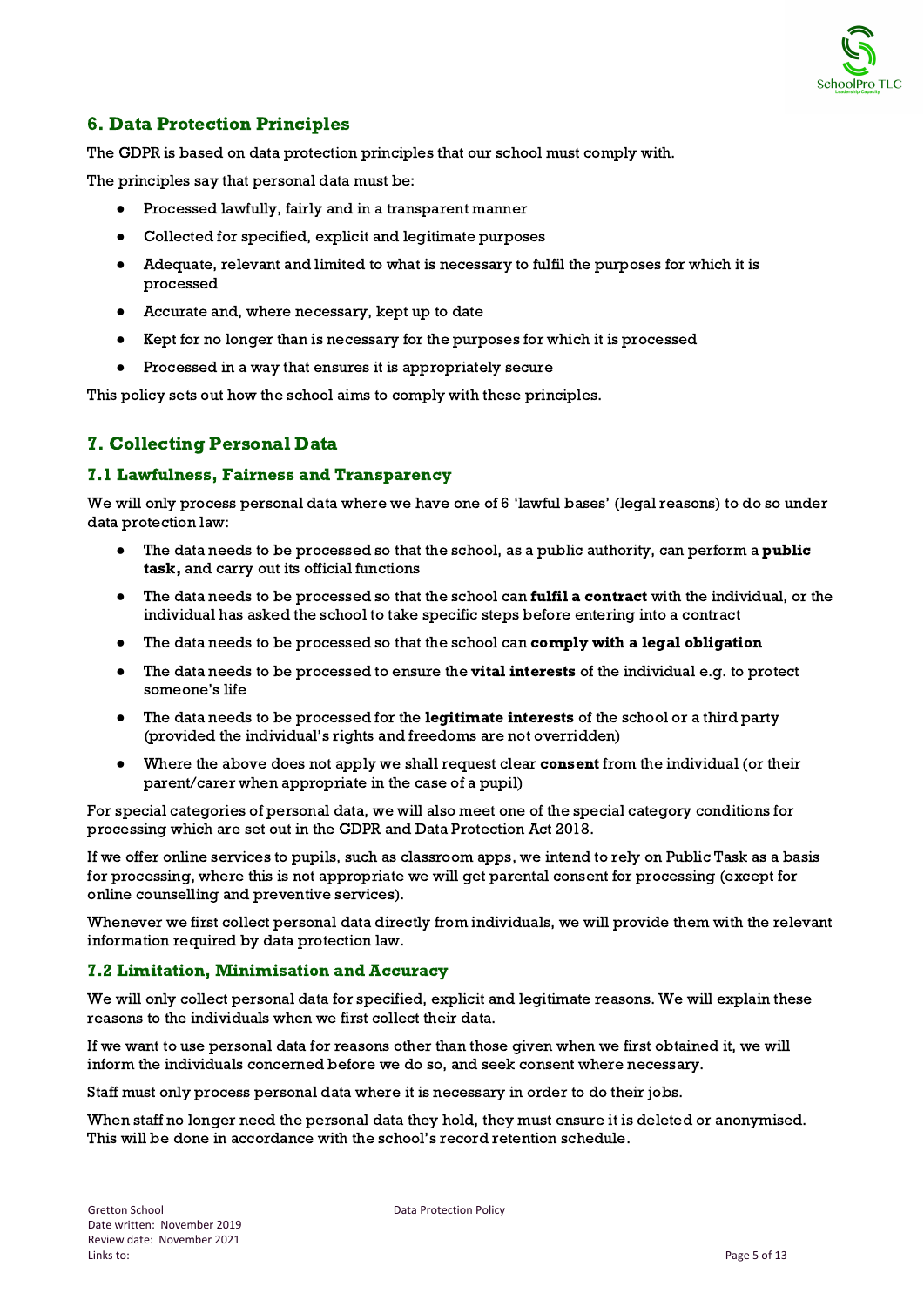

# 8. Sharing Personal Data

We will not normally share personal data with anyone else, but may do so where:

- There is an issue with a pupil or parent/carer that puts the safety of our staff at risk
- We need to liaise with other agencies we may seek consent if necessary before doing this
- Our suppliers or contractors need data to enable us to provide services to our staff and pupils for example, IT and communication companies, education support companies, and those that provide tools for learning. When doing this, we will:
	- $\circ$  Only appoint suppliers or contractors which can provide sufficient guarantees that they comply with data protection law
	- $\circ$  Establish a data sharing agreement with the supplier or contractor, either in the contract or as a standalone agreement, to ensure the fair and lawful processing of any personal data we share
	- $\circ$  Only share data that the supplier or contractor needs to carry out their service, and information necessary to keep them safe while working with us

We will also share personal data with law enforcement and government bodies where we are legally required to do so, including for:

- The prevention or detection of crime and/or fraud
- The apprehension or prosecution of offenders
- The assessment or collection of tax owed to HMRC
- In connection with legal proceedings
- Where the disclosure is required to satisfy our safeguarding obligations
- Research and statistical purposes, as long as personal data is sufficiently anonymised or consent has been provided

We may also share personal data with emergency services and local authorities to help them to respond to an emergency situation that affects any of our pupils or staff.

Where we transfer personal data to a country or territory outside the European Economic Area, we will do so in accordance with data protection law.

# 9. Subject Access Requests and Other Rights of Individuals

#### 9.1 Subject Access Requests

Individuals have a right to make a 'subject access request' to gain access to personal information that the school holds about them. This includes:

- Confirmation that their personal data is being processed
- Access to a copy of the data
- The purposes of the data processing
- The categories of personal data concerned
- Who the data has been, or will be, shared with
- How long the data will be stored for, or if this isn't possible, the criteria used to determine this period
- The source of the data, if not the individual
- Whether any automated decision-making is being applied to their data, and what the significance and consequences of this might be for the individual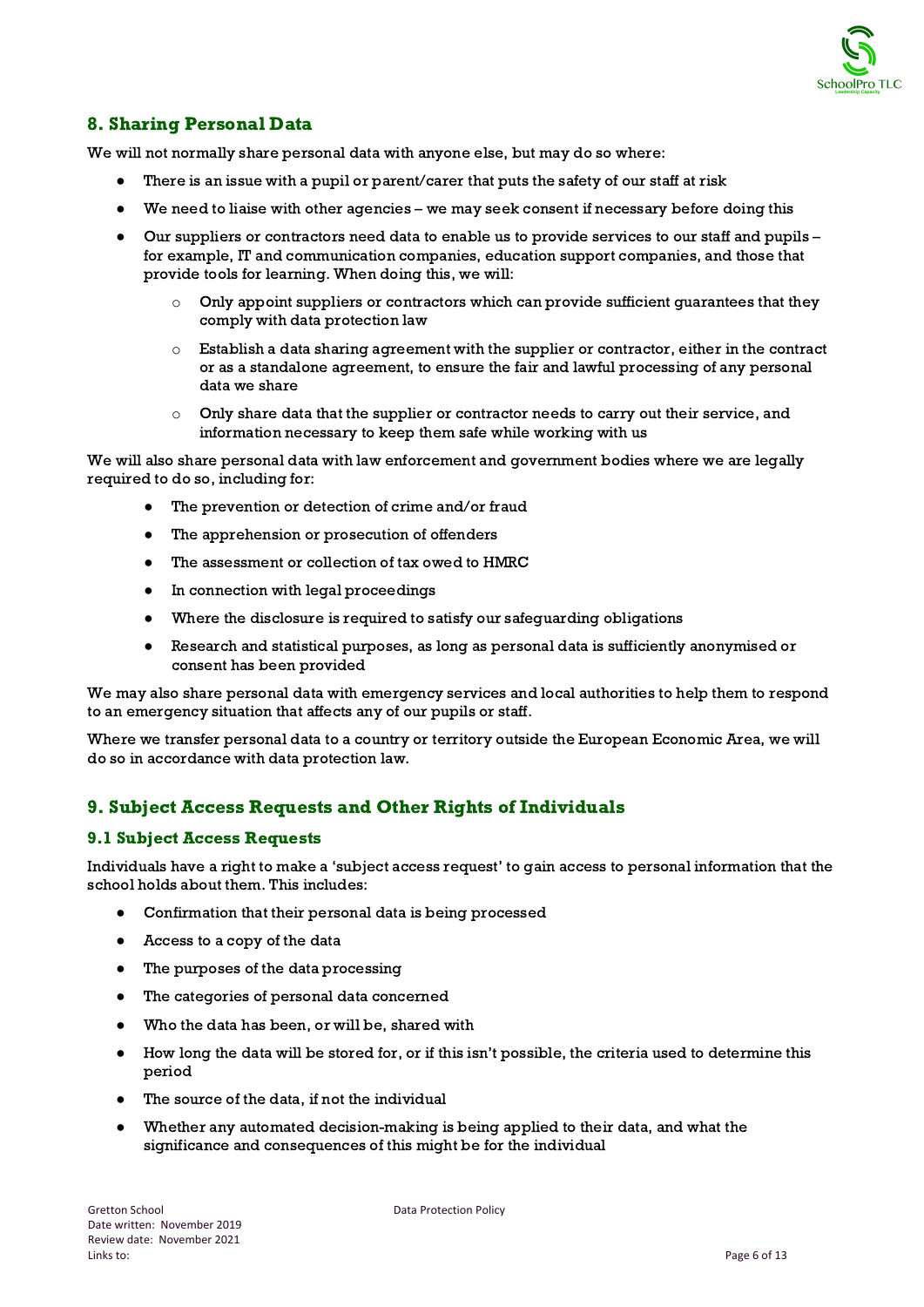

Subject access requests must be submitted in writing, either by letter or email to the DPO. They should include:

- Name of individual
- Correspondence address
- Contact number and email address
- Details of the information requested

If staff receive a subject access request they must immediately forward it to the DPO / Headteacher.

#### 9.2 Children and Subject Access Requests

Personal data about a child belongs to that child, and not the child's parents or carers. For a parent or carer to make a subject access request with respect to their child, the child must either be unable to understand their rights and the implications of a subject access request, or have given their consent.

Children below the age of 12 are generally not regarded to be mature enough to understand their rights and the implications of a subject access request. Therefore, most subject access requests from parents or carers of pupils at our school may be granted without the express permission of the pupil. This is not a rule and a pupil's ability to understand their rights will always be judged on a case-by-case basis.

#### 9.3 Responding to Subject Access Requests

When responding to requests, we:

- May ask the individual to provide 2 forms of identification
- May contact the individual via phone to confirm the request was made
- Will respond without delay and within 1 month of receipt of the request
- Will provide the information free of charge
- May tell the individual we will comply within 3 months of receipt of the request, where a request is complex or numerous. We will inform the individual of this within 1 month, and explain why the extension is necessary

We will not disclose information if it:

- Might cause serious harm to the physical or mental health of the pupil or another individual
- Would reveal that the child is at risk of abuse, where the disclosure of that information would not be in the child's best interests
- Is contained in adoption or parental order records
- Is given to a court in proceedings concerning the child

If the request is unfounded or excessive, we may refuse to act on it, or charge a reasonable fee which takes into account administrative costs.

A request will be deemed to be unfounded or excessive if it is repetitive or asks for further copies of the same information.

When we refuse a request, we will tell the individual why, and tell them they have the right to complain to the ICO.

#### 9.4 Other Data Protection Rights of the Individual

In addition to the right to make a subject access request (see above), and to receive information when we are collecting their data about how we use and process it (see section 7), individuals also have the right to:

Withdraw their consent to processing at any time, where consent is the basis for processing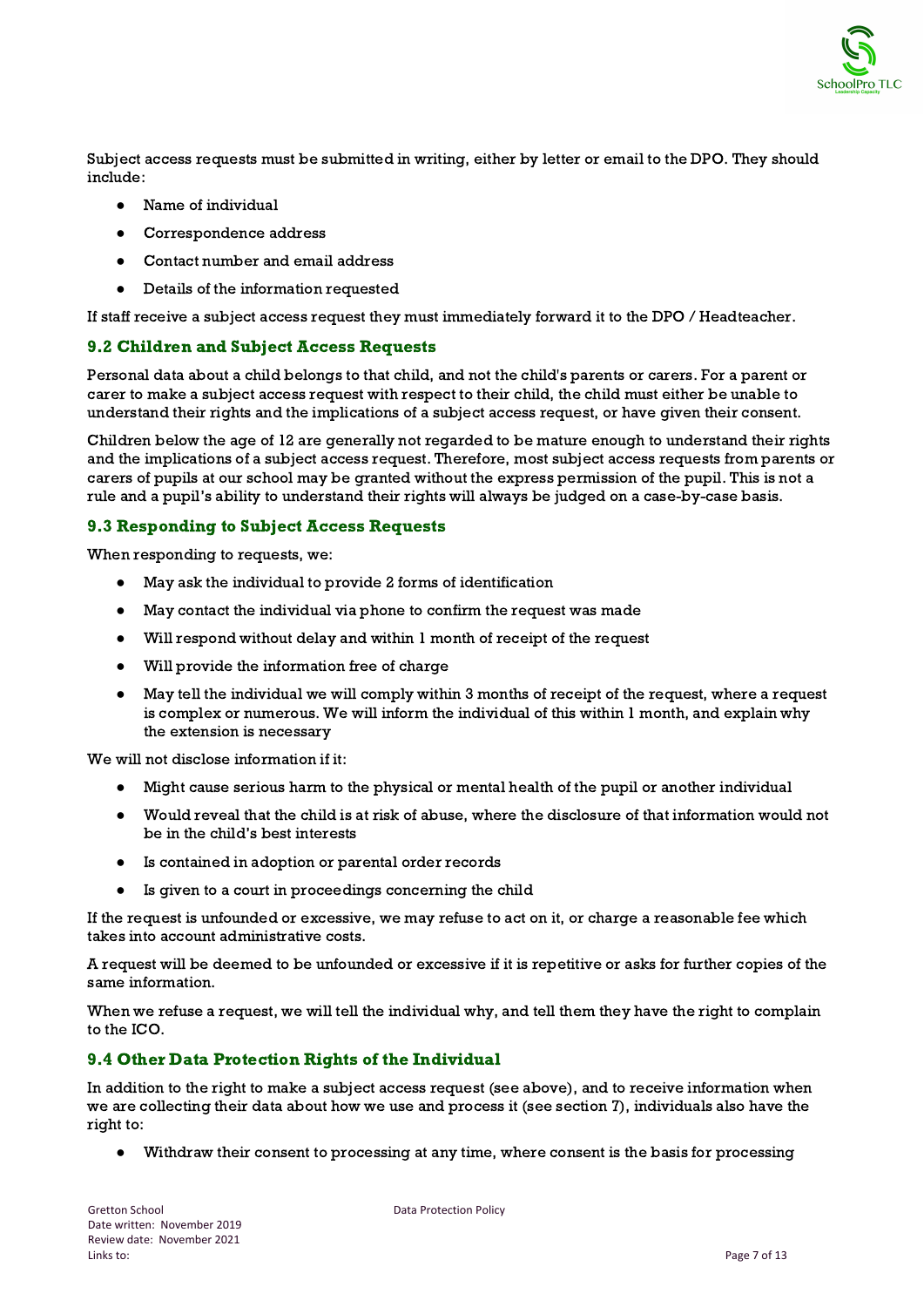

- Ask us to rectify, erase or restrict processing of their personal data, or object to the proces it (in certain circumstances)
- Prevent use of their personal data for direct marketing
- Challenge processing which has been justified on the basis of public interest
- Request a copy of agreements under which their personal data is transferred outside of the European Economic Area
- Object to decisions based solely on automated decision making or profiling (decisions taken with no human involvement, that might negatively affect them)
- Prevent processing that is likely to cause damage or distress
- Be notified of a data breach in certain circumstances
- Make a complaint to the ICO
- Ask for their personal data to be transferred to a third party in a structured, commonly used and machine-readable format (in certain circumstances)

Individuals should submit any request to exercise these rights to the Headteacher or DPO. If staff receive such a request, they must immediately forward it to the DPO or Headteacher.

# 10. Parental Requests to see the Educational Record

Parents, or those with parental responsibility, have a legal right to free access to their child's educational records.

### 11. Biometric Recognition Systems

The school does not collect or otherwise process biometric data.

### 12. CCTV

We use CCTV in various locations around the school site to ensure it remains safe. We will adhere to the ICO's code of [practice](https://ico.org.uk/media/for-organisations/documents/1542/cctv-code-of-practice.pdf) for the use of CCTV.

We do not need to ask individuals' permission to use CCTV, but we make it clear where individuals are being recorded. Security cameras are clearly visible and accompanied by prominent signs explaining that CCTV is in use.

Any enquiries about the CCTV system should be directed to the Headteacher.

### 13. Photographs and Videos

As part of our school activities, we may take photographs and record images of individuals within our school.

We will not seek consent from parents/carers for photographs and videos to be taken of their child for educational purposes for use in the classroom and school displays. We will process these images under the legal basis of Public Task.

We will obtain written consent from parents/carers for photographs and videos to be taken of their child for communication, marketing and promotional materials. We will clearly explain how the photograph and/or video will be used to both the parent/carer and pupil.

Uses may include:

- Within school on public area notice boards and in school magazines, brochures, newsletters, etc.
- Outside of school by external agencies such as the school photographer, newspapers, campaigns
- Online on our school website or social media pages

Gretton School **Data Protection Policy**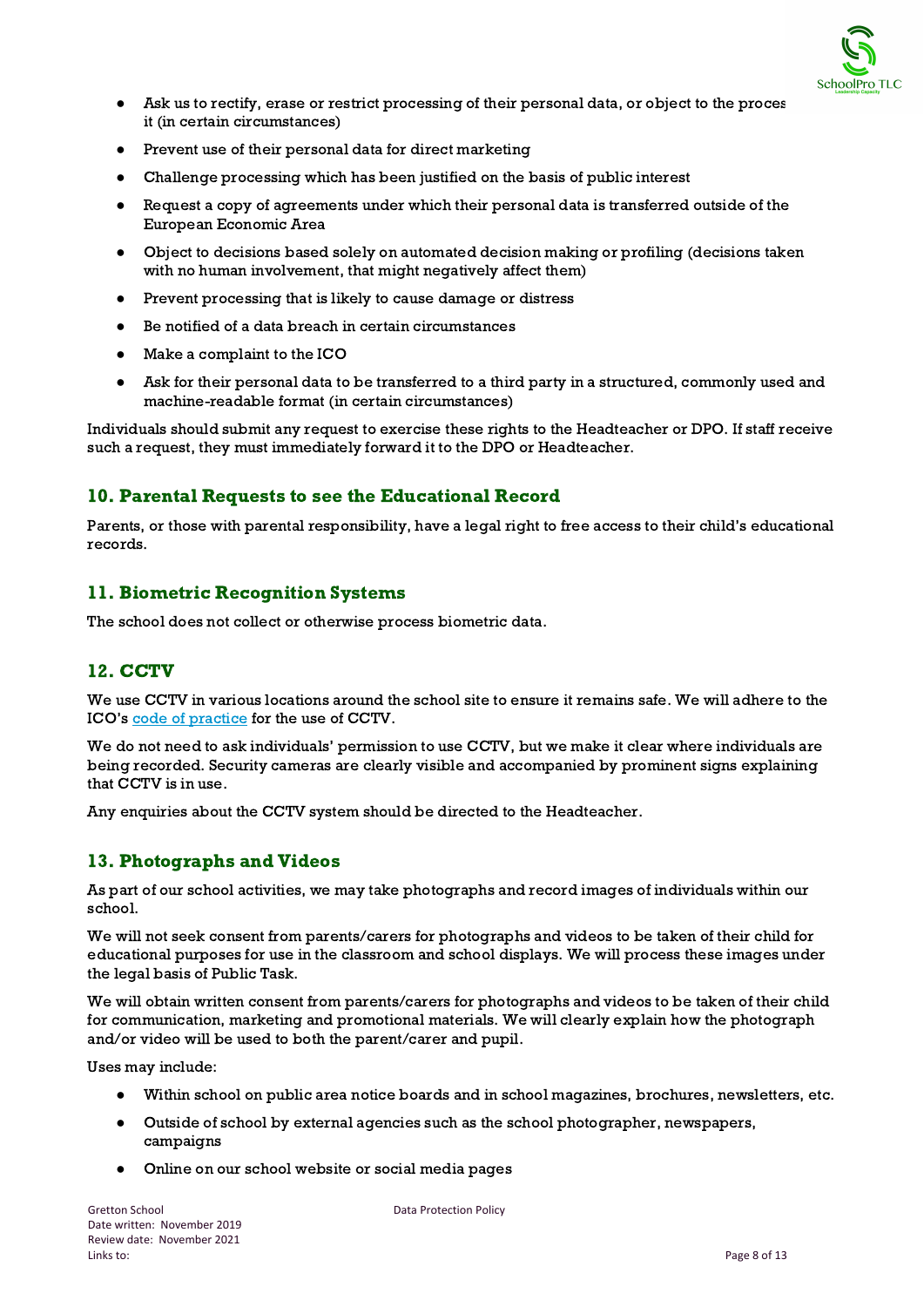

Consent can be refused or withdrawn at any time. If consent is withdrawn, we will delete the photograph or video and not distribute it further.

When using photographs and videos in this way we will not usually accompany them with any other personal information about the child, to ensure they cannot be identified.

See our child protection and safeguarding policy and safe use of images policy for more information on our use of photographs and videos.

# 14. Data Protection by Design and Default

We will put measures in place to show that we have integrated data protection into all of our data processing activities, including:

- Appointing a suitably qualified DPO, and ensuring they have the necessary resources to fulfil their duties and maintain their expert knowledge
- Only processing personal data that is necessary for each specific purpose of processing, and always in line with the data protection principles set out in relevant data protection law (see section 6)
- Completing privacy impact assessments where the school's processing of personal data presents a high risk to rights and freedoms of individuals, and when introducing new technologies (the DPO will advise on this process)
- Integrating data protection into internal documents including this policy, any related policies and privacy notices
- Regularly training members of staff on data protection law, this policy, any related policies and any other data protection matters; we will also keep a record of attendance
- Regularly conducting reviews and audits to test our privacy measures and make sure we are compliant
- Maintaining records of our processing activities, including:
	- For the benefit of data subjects, making available the name and contact details of our school and DPO and all information we are required to share about how we use and process their personal data (via our privacy notices)
	- $\circ$  For all personal data that we hold, maintaining an internal record of the type of data, data subject, how and why we are using the data, any third-party recipients, how and why we are storing the data, retention periods and how we are keeping the data secure.

### 15. Data Security and Storage of Records

We will protect personal data and keep it safe from unauthorised or unlawful access, alteration, processing or disclosure, and against accidental or unlawful loss, destruction or damage.

In particular:

- Paper-based records and portable electronic devices, such as laptops and hard drives that contain personal data are kept under lock and key when not in use
- Papers containing confidential personal data must not be left on office and classroom desks, on staffroom tables, pinned to notice/display boards, or left anywhere else where there is general access
- Where personal information needs to be taken off site, staff must follow the relevant school procedures and ensure all records and copies are returned to the school
- Passwords that are at least 8 characters long containing letters and numbers are used to access school computers, laptops and other electronic devices. Staff and pupils are reminded to change their passwords at regular intervals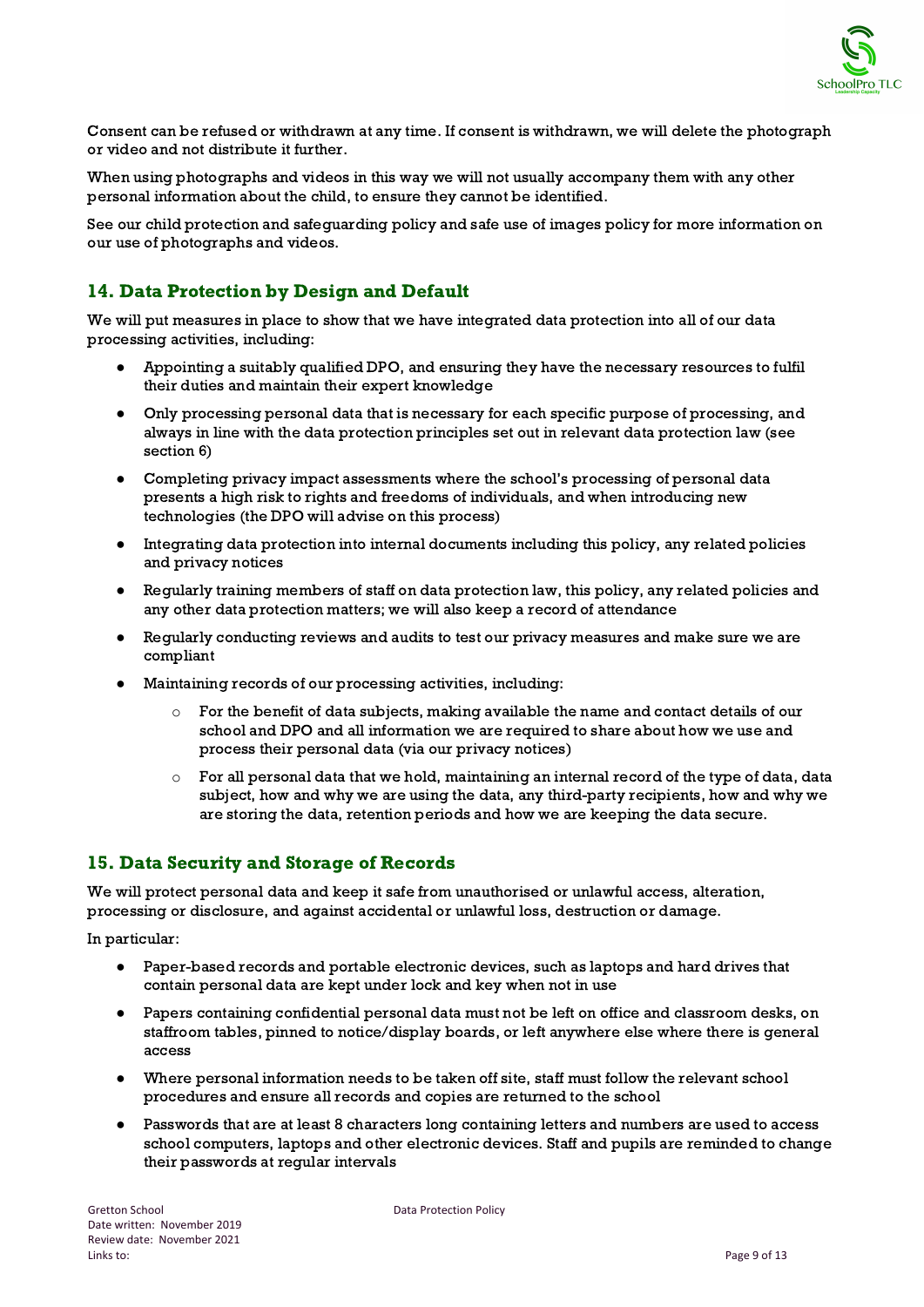

- Encryption software is used to protect all portable devices and removable media, such as laptops and USB devices
- Staff, pupils or governors who store personal information on their personal devices are expected to follow the same security procedures as for school-owned equipment (see our E-Safety/ and policy acceptable use agreement (within the Employee Handbook)).
- Where we need to share personal data with a third party, we carry out due diligence and take reasonable steps to ensure it is stored securely and adequately protected (see section 8)

# 16. Disposal of Records

Personal data that is no longer needed will be disposed of securely. Personal data that has become inaccurate or out of date will also be disposed of securely, where we cannot or do not need to rectify or update it.

For example, we will shred or incinerate paper-based records, and overwrite or delete electronic files. We may also use a third party to safely dispose of records on the school's behalf. If we do so, we will require the third party to provide sufficient guarantees that it complies with data protection law.

# 17. Personal Data Breaches

The school will make all reasonable endeavours to ensure that there are no personal data breaches.

In the unlikely event of a suspected data breach, we will follow the procedure set out in appendix 1.

When appropriate, we will report the data breach to the ICO within 72 hours. Such breaches in a school context may include, but are not limited to:

- A non-anonymised dataset being published on the school website which shows the exam results of pupils eligible for the pupil premium
- Safeguarding information being made available to an unauthorised person
- The theft of a school laptop containing non-encrypted personal data about pupils

# 18. Training

All staff and governors are provided with data protection training as part of their induction process.

Data protection will also form part of continuing professional development, where changes to legislation, guidance or the school's processes make it necessary.

### 19. Monitoring Arrangements

This policy will be reviewed and updated every 2 years and shared with the full governing board.

### 20. Links with Other Policies

This data protection policy is linked to our:

- Freedom of information publication scheme
- **E-Safety**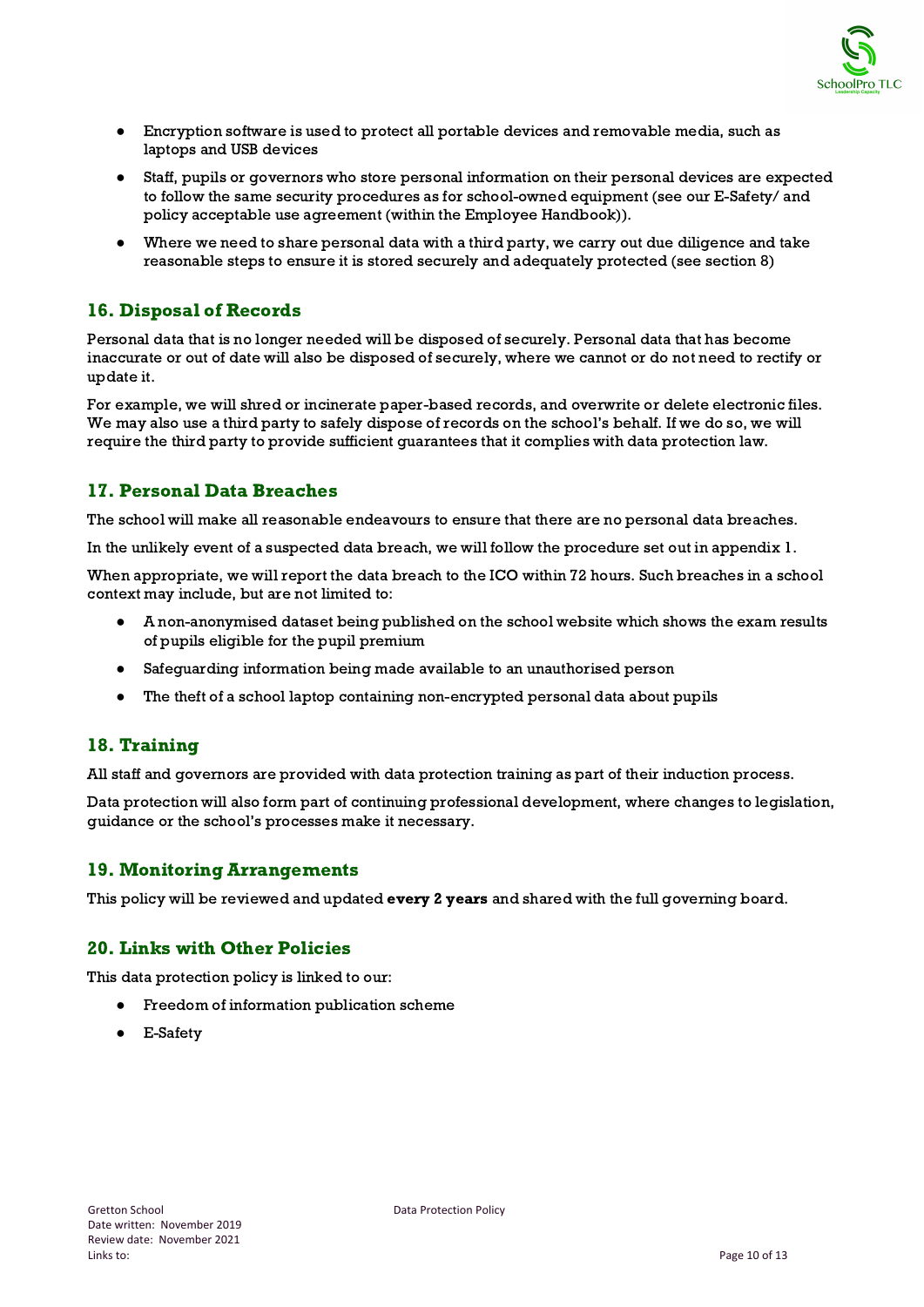

# Appendix 1: Personal Data Breach Procedure

This procedure is based on *guidance on personal data [breaches](https://ico.org.uk/for-organisations/guide-to-the-general-data-protection-regulation-gdpr/personal-data-breaches/)* produced by the ICO.

- On finding or causing a breach, or potential breach, the staff member or data processor must immediately notify the Headteacher.
- The Headteacher will investigate the report, and determine whether a breach has occurred. To decide, the Headteacher will consider whether personal data has been accidentally or unlawfully:
	- o Lost
	- o Stolen
	- o Destroyed
	- o Altered
	- o Disclosed or made available where it should not have been
	- o Made available to unauthorised people
- The headteacher will seek advice from the DPO and alert the chair of governors
- The Headteacher will make all reasonable efforts to contain and minimise the impact of the breach, assisted by the DPO and relevant staff members or data processors where necessary. (Actions relevant to specific data types are set out at the end of this procedure)
- The DPO will assess the potential consequences, based on how serious they are, and how likely they are to happen based on the Headteacher investigation to advise the Headteacher further
- The DPO in conjunction with the Headteacher, will work out whether the breach must be reported to the ICO. This must be judged on a case-by-case basis. To decide, the DPO will consider whether the breach is likely to negatively affect people's rights and freedoms, and cause them any physical, material or non-material damage (e.g. emotional distress), including through:
	- o Loss of control over their data
	- o Discrimination
	- o Identify theft or fraud
	- o Financial loss
	- o Unauthorised reversal of pseudonymisation (for example, key-coding)
	- o Damage to reputation
	- o Loss of confidentiality
	- $\circ$  Any other significant economic or social disadvantage to the individual(s) concerned

If it's likely that there will be a risk to people's rights and freedoms, the DPO will notify the ICO.

- The Headteacher will document the decision (either way), in case it is challenged at a later date by the ICO or an individual affected by the breach. Documented decisions are stored in the Breach-Log document in electronic format.
- Where the ICO must be notified, the DPO or Headteacher will do this via the 'report a [breach'](https://ico.org.uk/for-organisations/report-a-breach/) page of the ICO [website](https://ico.org.uk/for-organisations/report-a-breach/). As required, the report will set out:
	- $\circ$  A description of the nature of the personal data breach including, where possible:
		- The categories and approximate number of individuals concerned
		- The categories and approximate number of personal data records concerned
	- o The name and contact details of the DPO
	- $\circ$  A description of the likely consequences of the personal data breach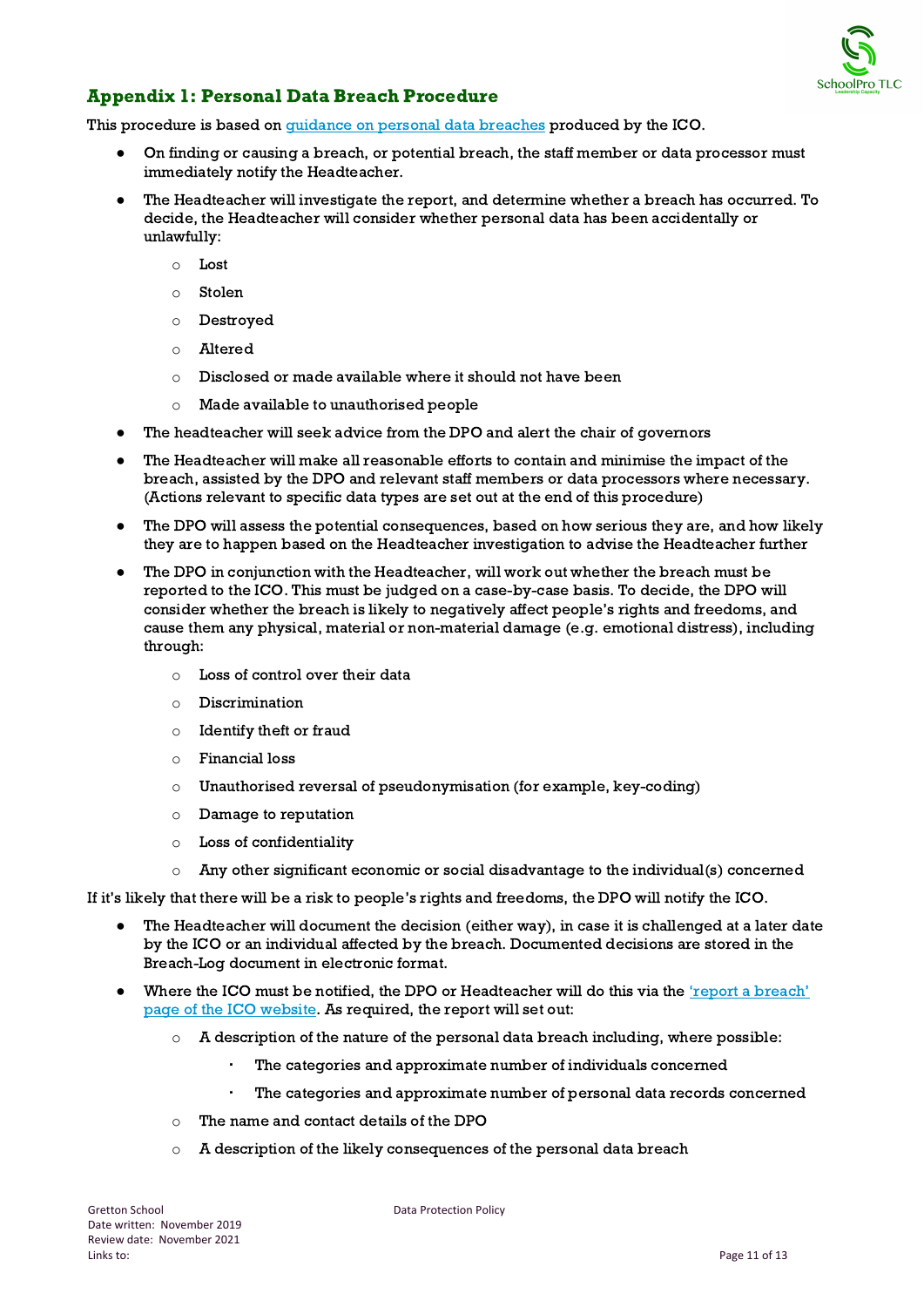

- $\circ$  A description of the measures that have been, or will be taken, to deal with the bre and mitigate any possible adverse effects on the individual(s) concerned
- If all the above details are not yet known, the School will report as much as they can within 72 hours. The report will explain that there is a delay, the reasons why, and when the they expect to have further information. The Headteacher or DPO will submit the remaining information as soon as possible
- The School will also assess the risk to individuals, again based on the severity and likelihood of potential or actual impact. If the risk is high, the School will promptly inform, in writing, all individuals whose personal data has been breached. This notification will set out:
	- o The name and contact details of the DPO
	- $\circ$  A description of the likely consequences of the personal data breach
	- $\circ$  A description of the measures that have been, or will be, taken to deal with the data breach and mitigate any possible adverse effects on the individual(s) concerned
- The School will notify any relevant third parties who can help mitigate the loss to individuals for example, the police, insurers, banks or credit card companies
- The School will document each breach, irrespective of whether it is reported to the ICO. For each breach, this record will include the:
	- o Facts and cause
	- o Effects
	- $\circ$  Action taken to contain it and ensure it does not happen again (such as establishing more robust processes or providing further training for individuals)

Records of all breaches will be stored are in the Breach-Log document in electronic format.

● The DPO and headteacher will review what happened and how it can be stopped from happening again. This will happen as soon as reasonably possible

#### Actions to Minimise the Impact of Data Breaches

An example of the actions we will take to mitigate the impact of a data breach are set out below, focusing especially on a breach involving particularly risky or sensitive information. We will review the effectiveness of these actions and amend them as necessary after any data breach.

#### Sensitive information being disclosed via email (including safeguarding records)

- If special category data (sensitive information) is accidently made available via email to unauthorised individuals, the sender must attempt to recall the email as soon as they become aware of the error
- Members of staff who receive personal data sent in error must alert the sender and the DPO as soon as they become aware of the error
- If the sender is unavailable or cannot recall the email for any reason, the DPO will ask the ICT department to recall it
- In any cases where the recall is unsuccessful, the DPO will contact the relevant unauthorised individuals who received the email, explain that the information was sent in error, and request that those individuals delete the information and do not share, publish, save or replicate it in any way
- The DPO will ensure we receive a written response from all the individuals who received the data, confirming that they have complied with this request
- The DPO will carry out an internet search to check that the information has not been made public; if it has, we will contact the publisher/website owner or administrator to request that the information is removed from their website and deleted